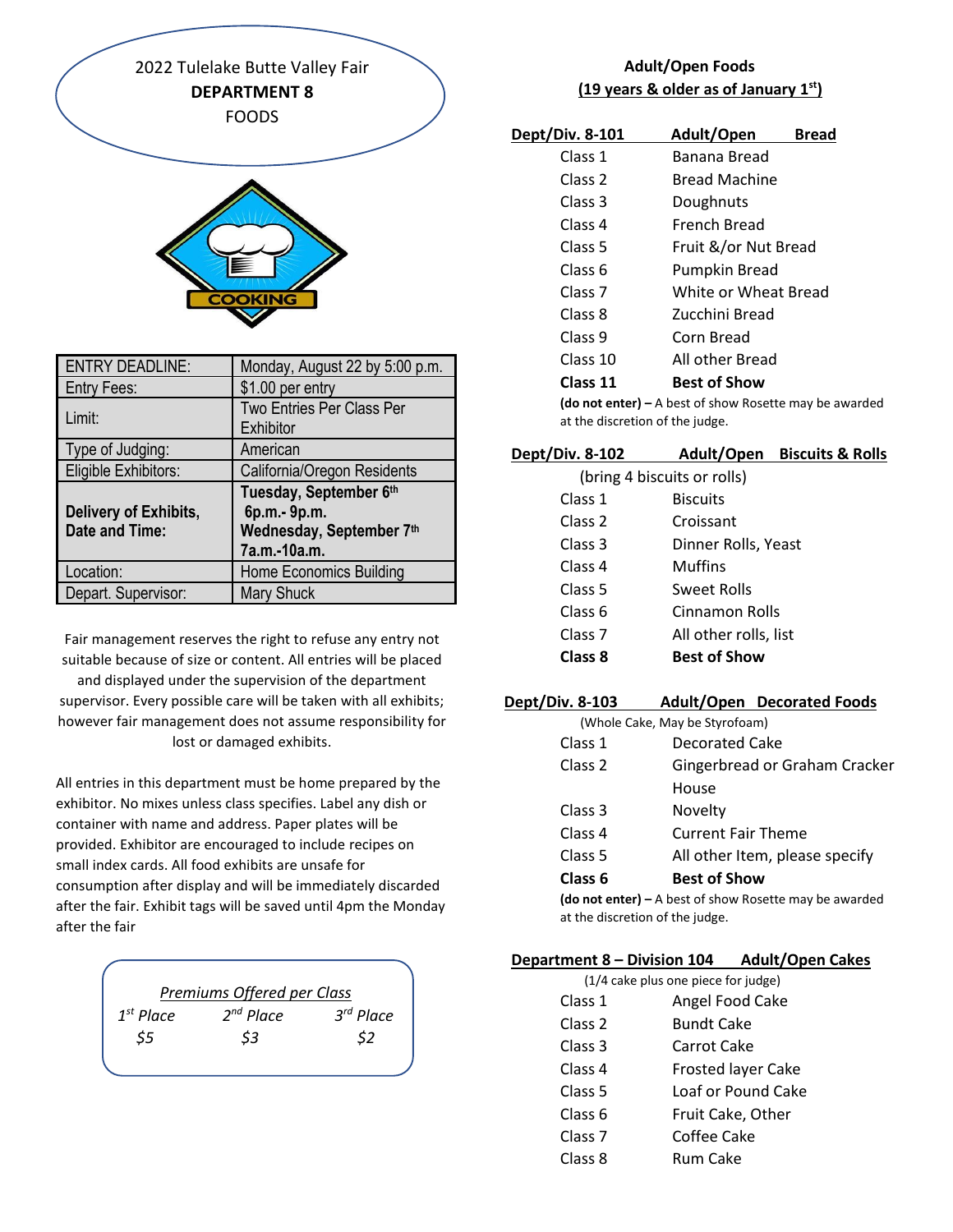| Clace 12 | <b>Rost of Show</b>           |
|----------|-------------------------------|
|          | recipe variation, list recipe |
| Class 11 | All cake use cake mix with    |
| Class 10 | All other cake, list          |
| Class 9  | Upside down cake              |

#### **Class 12 Best of Show**

**(do not enter) –** A best of show Rosette may be awarded at the discretion of the judge

#### **Dept/Div. 8-105 Adult/Open Cookies/Bars**

|                                                          | (6 cookies needed for judging/display) |  |
|----------------------------------------------------------|----------------------------------------|--|
| Class 1                                                  | <b>Bar Cookies</b>                     |  |
| Class <sub>2</sub>                                       | <b>Brownies</b>                        |  |
| Class 3                                                  | <b>Chocolate Chip Cookies</b>          |  |
| Class 4                                                  | <b>Decorated Cookies</b>               |  |
| Class 5                                                  | Chips, other than chocolate            |  |
|                                                          | chips, M &M's, or other                |  |
|                                                          | flavored chips                         |  |
| Class 6                                                  | <b>Oatmeal Cookies</b>                 |  |
| Class <sub>7</sub>                                       | No Bake Cookies                        |  |
| Class 8                                                  | Peanut Butter Cookies                  |  |
| Class 9                                                  | Rolled, unfrosted                      |  |
| Class 10                                                 | Snicker Doodles                        |  |
| Class 11                                                 | <b>Ginger Snaps</b>                    |  |
| Class 12                                                 | Persimmon                              |  |
| Class 13                                                 | <b>Sugar Cookies</b>                   |  |
| Class 14                                                 | All other, list                        |  |
| Class 15                                                 | Grandma's Cookie Jar                   |  |
|                                                          | (clear container with at least 1 dozen |  |
|                                                          | cookies 3+ varieties)                  |  |
| Class 16                                                 | Giant Decorated Cookie 4"- 6"          |  |
| Class 17                                                 | <b>Best of Show</b>                    |  |
| (do not enter) $-$ A best of show Rosette may be awarded |                                        |  |

at the discretion of the judge.

#### **Dept/Div. 8-106 Adult/Open Pies & Pastries**

|                    | (Minimum whole pie size or 4")                           |
|--------------------|----------------------------------------------------------|
| Class 1            | Apple Pie (two crust)                                    |
| Class 2            | Cherry Pie (two crust)                                   |
| Class 3            | Cream Pie                                                |
| Class 4            | Fruit or Berry (two crust)                               |
| Class 5            | Pecan Pie (one crust)                                    |
| Class 6            | Pumpkin Pie (one crust)                                  |
| Class <sub>7</sub> | All other pie, list                                      |
| Class 8            | All other pastry, list                                   |
| Class 9            | <b>Best of Show</b>                                      |
|                    | (do not enter) $-$ A best of show Rosette may be awarded |
|                    |                                                          |

at the discretion of the judge.

# **Dept/Div. 8-107 Adult/Open Confections**

|         | (Six 1" X 1" pieces) |  |  |
|---------|----------------------|--|--|
| Class 1 | Divinity             |  |  |
| Class 2 | Fudge, Chocolate     |  |  |
| Class 3 | Fudge, All Other     |  |  |

| Class 4            | Peanut Brittle               |
|--------------------|------------------------------|
| Class 5            | <b>Toffee</b>                |
| Class 6            | <b>Truffles</b>              |
| Class <sub>7</sub> | Hard Candy, Other            |
| Class 8            | Dipped & Cordials            |
| Class 9            | Candy made in mold           |
| Class 10           | All other, list              |
| Class 11           | <b>Best of Show Division</b> |

**(do not enter) –** A best of show Rosette may be awarded at the discretion of the judge.

|  | <b>Dept/Div. 8-108</b> |  | Adult/Open Preserved Foods |
|--|------------------------|--|----------------------------|
|--|------------------------|--|----------------------------|



All products being considered for the cash awards which have not otherwise been eliminated from consideration will be opened. A jar of like quality food may be exchanged for open jar day after judging. GLASS FRUIT JAR – A container specifically designed for canning purposes. No paraffin seals. All canning exhibits must be in sealed jars.

NON-ACID FOOD – All vegetables must be canned UNDER PRESSURE. Low acid fruits such as figs should be made more acid by adding lemon juice, as directed in the University Agriculture Extension Service leaflet. "Home Canning of Fruits." Tomatoes and fruits (not including the juices) must be processed in a boiling water bath. Exhibitors should loosen rings – not lids. Jars will be disqualified if they cannot be opened with reasonable effort. Jars must be properly labeled by exhibitor.

# **Dept/Div. 8-108 Adult/Open Canned Fruits** Class 1 Applesauce Class 2 Apricots Class 3 Berry, List Class 4 Cherries Class 5 Peaches Class 6 Pears

| Class <sub>7</sub> | Plums                                                    |
|--------------------|----------------------------------------------------------|
| Class 8            | Prunes                                                   |
| Class 9            | Rhubarb                                                  |
| Class 10           | <b>Strawberries</b>                                      |
| Class 11           | All other Fruit, Honey Added                             |
| Class 12           | All other, list                                          |
| Class 13           | <b>Best of Show</b>                                      |
|                    | (do not enter) $-$ A best of show Rosette may be awarded |

at the discretion of the judge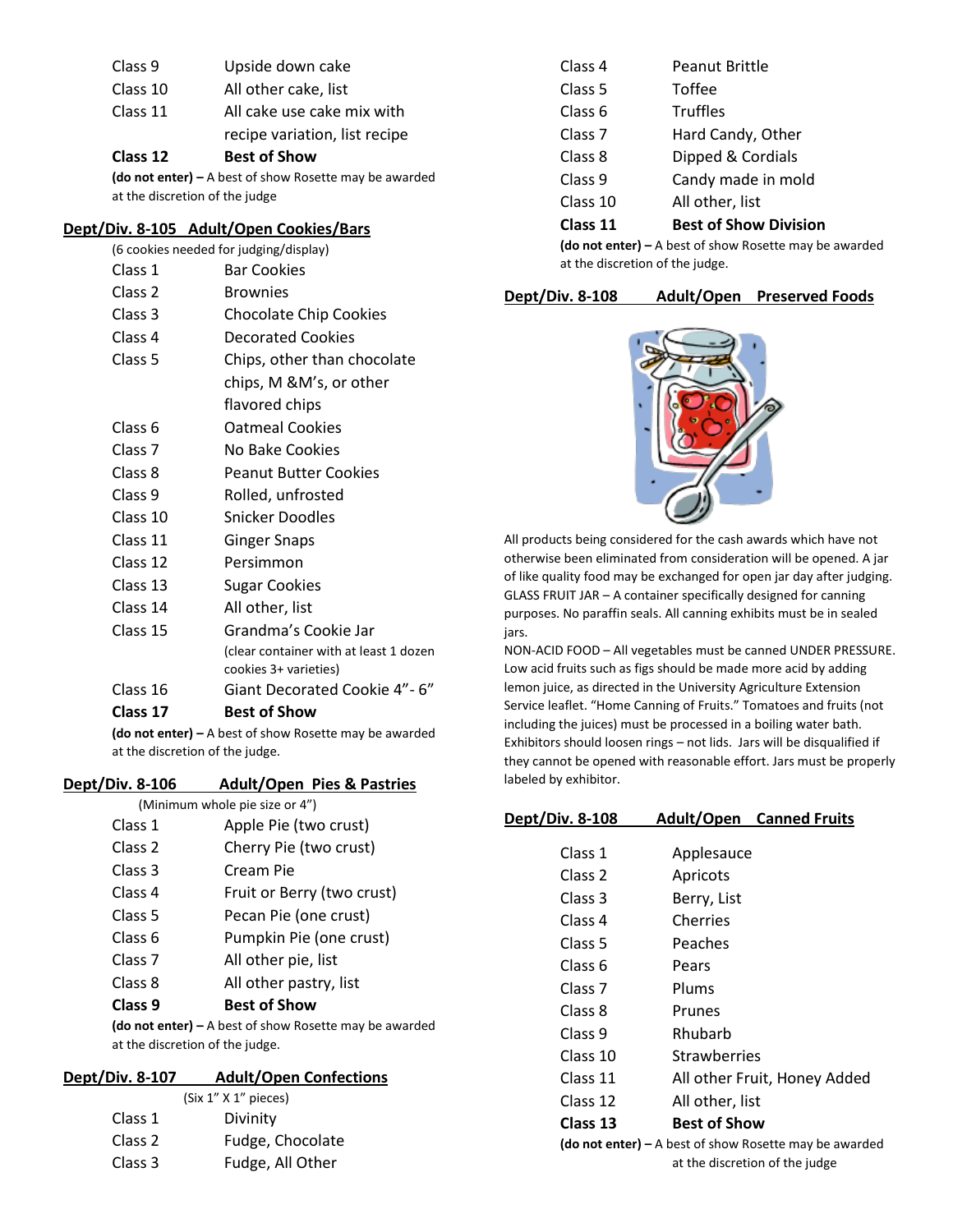|                    |                                                        | Class 5            | Strawberry                                             |
|--------------------|--------------------------------------------------------|--------------------|--------------------------------------------------------|
| Dept/Div. 8-109    | <b>Adult/Open Canned Vegetables</b>                    | Class 6            | All other                                              |
|                    | (Pint Jars Preferred)                                  | Class <sub>7</sub> | <b>Best of Show</b>                                    |
| Class 1            | Green Beans                                            |                    | (do not enter) - A best of show Rosette may be awarded |
| Class <sub>2</sub> | Carrots                                                |                    | at the discretion of the judge                         |
| Class 3            | Corn                                                   | Dept/Div. 8-113    | <b>Adult/Open Marmalades &amp; Butters</b>             |
| Class 4            | Peas                                                   |                    | (Half pint jars preferred)                             |
| Class <sub>5</sub> | Sauerkraut                                             | Class 1            | Apple Butter                                           |
| Class <sub>6</sub> | Squash                                                 | Class <sub>2</sub> | Peach Butter                                           |
| Class <sub>7</sub> | Tomatoes                                               | Class 3            | Pear Butter                                            |
| Class 8            | All other, list                                        | Class 4            | All other Butter, specify                              |
| Class 9            | <b>Best of Show</b>                                    | Class 5            | Conserve, All, specify                                 |
|                    | (do not enter) - A best of show Rosette may be awarded | Class 6            | <b>Apricot Marmalade</b>                               |
|                    | at the discretion of the judge                         | Class <sub>7</sub> | Lemon Marmalade                                        |
| Dept/Div. 8-110    | <b>Adult/Open</b> Pickles & Relishes                   | Class 8            | Orange Marmalade                                       |
| Class 1            | <b>Pickled Beets</b>                                   | Class 9            | All other Marmalade, specify                           |
| Class 2            | <b>Pickled Beans</b>                                   | Class 10           | <b>Best of Show</b>                                    |
| Class 3            | <b>Bread &amp; Butter Pickles</b>                      |                    | (do not enter) - A best of show Rosette may be awarded |
| Class 4            | Dill Pickles                                           |                    | at the discretion of the judge                         |
| Class 5            | <b>Pickled Artichokes</b>                              | Dept/Div. 8-114    | <b>Adult/Open Sauces &amp; Condiments</b>              |
| Class <sub>6</sub> | <b>Pickled Peppers</b>                                 |                    | (Half pint jars preferred)                             |
| Class <sub>7</sub> | Relish                                                 | Class 1            | <b>BBQ Sauce</b>                                       |
| Class 8            | <b>Sweet Pickles</b>                                   | Class 2            | Spaghetti Sauce                                        |
| Class 9            | All Other Relish, list                                 | Class 3            | <b>Hot Salsa</b>                                       |
| Class 10           | All other Pickled Food, list                           | Class 4            | Mild Salsa                                             |
| Class 11           | <b>Best of Show</b>                                    | Class 5            | All other salsa                                        |
|                    | (do not enter) - A best of show Rosette may be awarded | Class 6            | All other sweet sauce, specify                         |
|                    | at the discretion of the judge                         | Class <sub>7</sub> | All other savory sauce, specify                        |
| Dept/Div. 8-111    | Adult/Open Jams & Jellies                              | Class 8            | <b>Best of Show</b>                                    |
|                    | (Clear jelly jars preferred)                           |                    | (do not enter) - A best of show Rosette may be awarded |
| Class 1            | Apple or Crabapple                                     |                    | at the discretion of the judge                         |
| Class <sub>2</sub> | Apricot                                                | Dept/Div. 8-115    | Adult/Open<br><b>Dried Foods</b>                       |
| Class 3            | Blackberry                                             | Class 1            | Dried Fruit, specify                                   |
| Class 4            | Boysenberry                                            | Class 2            | Dried Vegetables, specify                              |
| Class <sub>5</sub> | Peach                                                  | Class 3            | Jerky, Dried Meats, specify                            |
| Class 6            | Plum and or Wild Plum                                  | Class 4            | All other dried food, specify                          |
| Class <sub>7</sub> | Raspberry                                              | Class <sub>5</sub> | <b>Best of Show</b>                                    |
| Class 8            | Strawberry                                             |                    | (do not enter) - A best of show Rosette may be awarded |
| Class 9            | Mixed Fruit, list                                      |                    | at the discretion of the judge                         |
| Class 10           | All other, list                                        | Dept/Div. 8-116    | Adult/Open<br>Honey                                    |
| Class 11           | <b>Best of Show</b>                                    | Class 1            | Ray Honey, specify                                     |
|                    | (do not enter) - A best of show Rosette may be awarded | Class 2            | All other honey, specify                               |
|                    | at the discretion of the judge                         | Class 3            | <b>Best of Show</b>                                    |
|                    |                                                        |                    | (do not enter) - A best of show Rosette may be awarded |
| Dept/Div. 8-112    | Adult/Open<br><b>Preserves</b>                         |                    | at the discretion of the judge                         |
|                    | (Half pint jars preferred)                             |                    |                                                        |
| Class 1            | Berry                                                  |                    |                                                        |
| Class 2            | Peach                                                  |                    |                                                        |

Class 3 Plum Class 4 Pear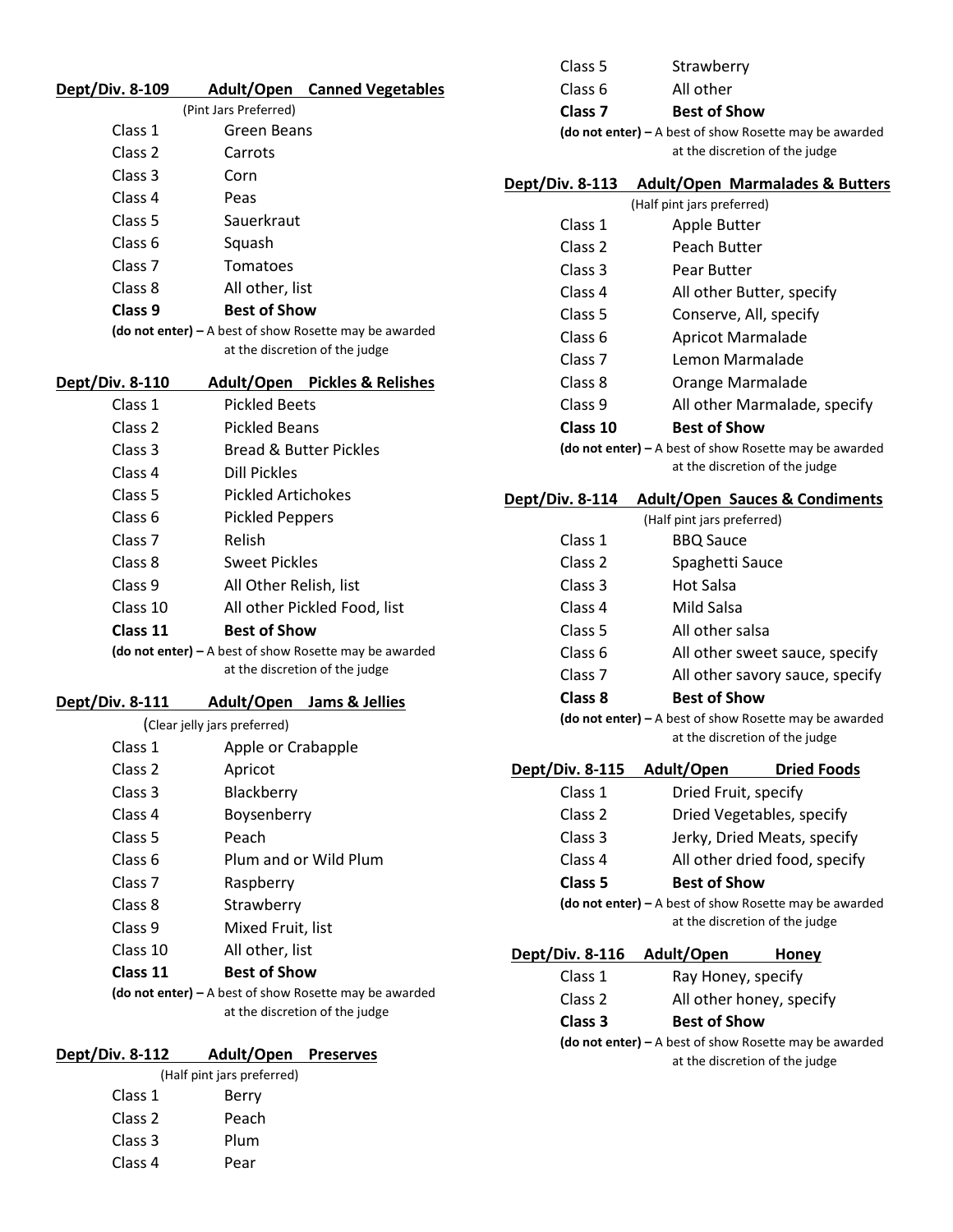# **JUNIOR EXHIBITOR FOODS**

## **(9 to 18 years & older as of January 1st)**

All entries in this department must be home prepared by the exhibitor. No mixes unless class specifies. Label any dish or container with name and address. Paper plates will be provided. Exhibitor are encouraged to include recipes on small index cards. All food exhibits are unsafe for consumption after display and will be immediately discarded after the fair. Exhibit tags will be saved until 4pm the Monday after the fair.

#### **Dept/Div. 8-201 Junior Exhibitor Bread**

| Class 1            | Banana Bread         |
|--------------------|----------------------|
| Class <sub>2</sub> | <b>Bread Machine</b> |
| Class 3            | Doughnuts            |
| Class 4            | French Bread         |
| Class 5            | Fruit &/or Nut Bread |
| Class 6            | Pumpkin Bread        |
| Class 7            | White or Wheat Bread |
| Class 8            | Zucchini Bread       |
| Class 9            | Corn Bread           |
| Class 10           | All other Bread      |
| Class 11           | <b>Best of Show</b>  |

**(do not enter) –** A best of show Rosette may be awarded at the discretion of the judge.

## **Dept/Div. 8-202 Jr. Exhibitor Biscuits and Rolls**

| (Bring 4 biscuits or rolls) |                       |  |
|-----------------------------|-----------------------|--|
| Class 1                     | <b>Biscuits</b>       |  |
| Class 2                     | Croissant             |  |
| Class 3                     | Dinner Rolls, Yeast   |  |
| Class 4                     | <b>Muffins</b>        |  |
| Class 5                     | Sweet Rolls           |  |
| Class 6                     | Cinnamon Rolls        |  |
| Class <sub>7</sub>          | All other rolls, list |  |
| Class 8                     | <b>Best of Show</b>   |  |

## **Dept/Div. 8-203 Jr. Exhibitor Decorated Foods**

(Whole Cake, May be Styrofoam)

| Class 6 | <b>Best of Show</b>            |
|---------|--------------------------------|
| Class 5 | All other Item, please specify |
| Class 4 | <b>Current Fair Theme</b>      |
| Class 3 | Novelty                        |
|         | House                          |
| Class 2 | Gingerbread or Graham Cracker  |
| Class 1 | Decorated Cake                 |
|         |                                |

**(do not enter) –** A best of show Rosette may be awarded

at the discretion of the judge.

# **Dept/Div. 8-204 Jr. Exhibitor Cakes**

|                    | (1/4 cake plus one piece for judge)                    |
|--------------------|--------------------------------------------------------|
| Class 1            | Angel Food Cake                                        |
| Class 2            | <b>Bundt Cake</b>                                      |
| Class 3            | Carrot Cake                                            |
| Class 4            | <b>Frosted layer Cake</b>                              |
| Class 5            | Loaf or Pound Cake                                     |
| Class 6            | Fruit Cake, Other                                      |
| Class <sub>7</sub> | Coffee Cake                                            |
| Class 8            | Rum Cake                                               |
| Class 9            | Upside down cake                                       |
| Class 10           | All other cake, list                                   |
| Class 11           | All cake use cake mix with                             |
|                    | recipe variation, list recipe                          |
| Class 12           | <b>Best of Show</b>                                    |
|                    | lde ust suted  A least of sleep  Desatte men  lee some |

**(do not enter) –** A best of show Rosette may be awarded at the discretion of the judge

#### **Dept/Div. 8-205 Jr. Exhibitor Cookies/Bars**

|                                 | (6 cookies needed for judging/display)                   |
|---------------------------------|----------------------------------------------------------|
| Class 1                         | <b>Bar Cookies</b>                                       |
| Class <sub>2</sub>              | <b>Brownies</b>                                          |
| Class <sub>3</sub>              | <b>Chocolate Chip Cookies</b>                            |
| Class <sub>4</sub>              | <b>Decorated Cookies</b>                                 |
| Class <sub>5</sub>              | Chips, other than chocolate                              |
|                                 | chip, M&M's, or other flavored                           |
|                                 | chips                                                    |
| Class 6                         | <b>Oatmeal Cookies</b>                                   |
| Class <sub>7</sub>              | No Bake Cookies                                          |
| Class 8                         | <b>Peanut Butter Cookies</b>                             |
| Class 9                         | Rolled, unfrosted                                        |
| Class 10                        | Snicker Doodles                                          |
| Class 11                        | Ginger Snaps                                             |
| Class 12                        | Persimmon                                                |
| Class 13                        | <b>Sugar Cookies</b>                                     |
| Class 14                        | All other, list                                          |
| Class 15                        | Grandma's Cookie Jar (clear                              |
|                                 | container with at least 1 dozen cookies                  |
|                                 | 3+ varieties)                                            |
| Class 16                        | Giant Decorated Cookie 4"-6"                             |
| Class 17                        | <b>Best of Show</b>                                      |
| at the discretion of the judge. | (do not enter) $-$ A best of show Rosette may be awarded |
|                                 |                                                          |
|                                 |                                                          |

#### **Dept/Div. 8-206 Jr. Exhibitor Pies & Pastries**

- Class 1 Apple Pie (two crust) Class 2 Cherry Pie (two crust)
- Class 3 Cream Pie
- Class 4 Fruit or Berry (two crust)
- Class 5 Pecan Pie (one crust)
- Class 6 Pumpkin Pie (one crust)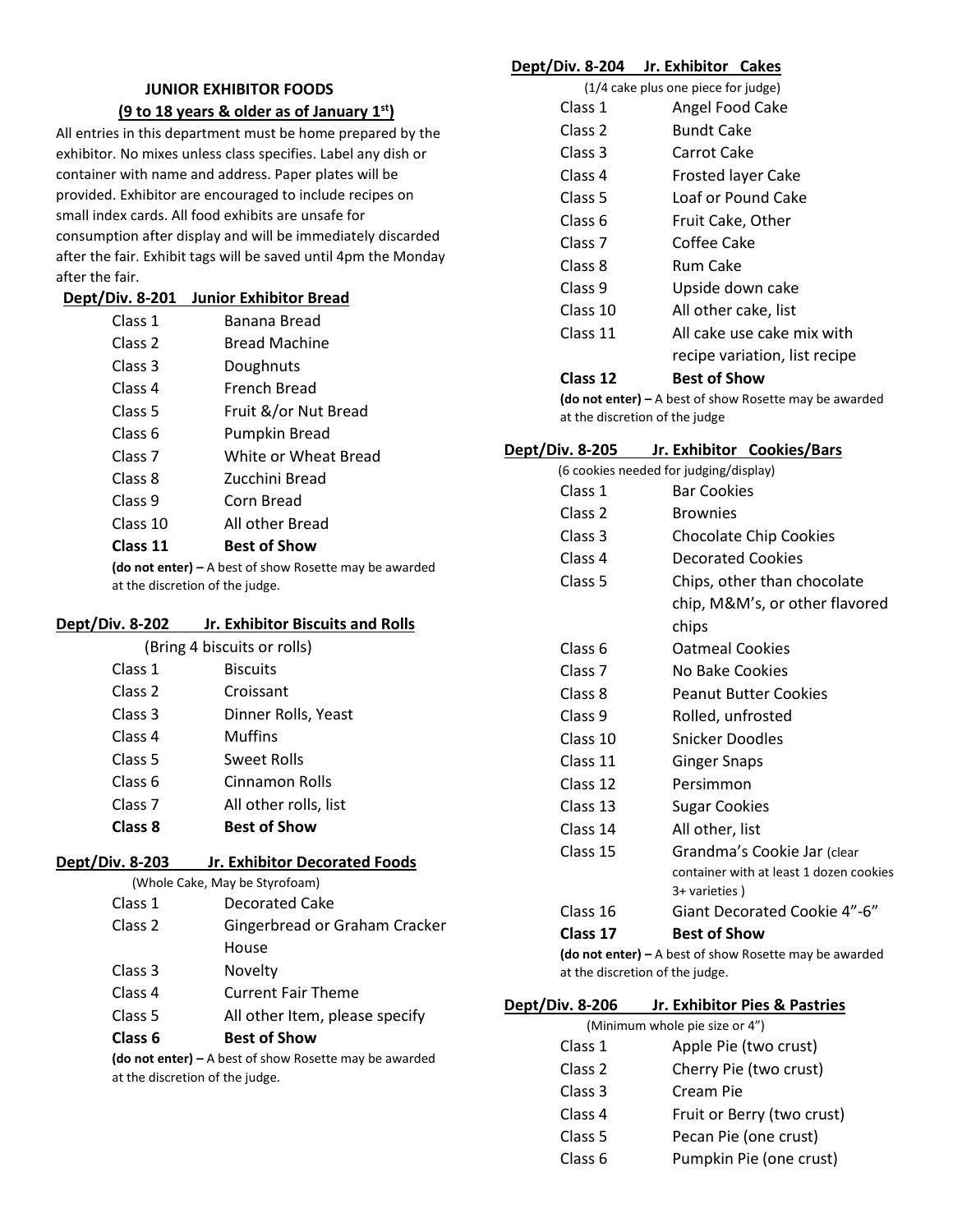| Class <sub>7</sub>                                       | All other pie, list    |  |
|----------------------------------------------------------|------------------------|--|
| Class 8                                                  | All other pastry, list |  |
| Class 9                                                  | <b>Best of Show</b>    |  |
| (do not enter) $-$ A best of show Rosette may be awarded |                        |  |
| at the discretion of the judge.                          |                        |  |

| Dept/Div. 8-207 | Jr. Exhibitor Confections |  |
|-----------------|---------------------------|--|
|                 | (Six 1" X 1" pieces)      |  |
| Class 1         | Divinity                  |  |

| Class 2  | Fudge, Chocolate    |
|----------|---------------------|
| Class 3  | Fudge, All Other    |
| Class 4  | Peanut Brittle      |
| Class 5  | Toffee              |
| Class 6  | <b>Truffles</b>     |
| Class 7  | Hard Candy, Other   |
| Class 8  | Dipped & Cordials   |
| Class 9  | Candy made in mold  |
| Class 10 | All other, list     |
| Class 11 | <b>Best of Show</b> |

**(do not enter) –** A best of show Rosette may be awarded at the discretion of the judge.

## **Dept/Div. 8-208 Jr. Exhibitor Preserved Foods**



All products being considered for the cash awards which have not otherwise been eliminated from consideration will be opened. A jar of like quality food may be exchanged for open jar day after judging. GLASS FRUIT JAR – A container specifically designed for canning purposes. No paraffin seals. All canning exhibits must be in sealed jars.

NON-ACID FOOD – All vegetables must be canned UNDER PRESSURE. Low acid fruits such as figs should be made more acid by adding lemon juice, as directed in the University Agriculture Extension Service leaflet. "Home Canning of Fruits." Tomatoes and fruits (not including the juices) must be processed in a boiling water bath. Exhibitors should loosen rings – not lids. Jars will be disqualified if they cannot be opened with reasonable effort. Jars must be properly labeled by exhibitor.

| <b>Dept/Div. 8-208</b> |            | Jr. Exhibitor Canned Fruits |
|------------------------|------------|-----------------------------|
| Class 1                | Applesauce |                             |
| Class 2                | Apricots   |                             |

Class 3 Berry, List

| Class <sub>4</sub> | Cherries                     |
|--------------------|------------------------------|
| Class 5            | Peaches                      |
| Class 6            | Pears                        |
| Class <sub>7</sub> | Plums                        |
| Class 8            | Prunes                       |
| Class <sub>9</sub> | Rhubarb                      |
| Class 10           | <b>Strawberries</b>          |
| Class 11           | Any other Fruit, Honey Added |
| Class 12           | Any other, list              |
| Class 13           | <b>Best of Show</b>          |

**(do not enter) –** A best of show Rosette may be awarded at the discretion of the judge

#### **Dept/Div. 8-209 Jr. Exhibitor Canned Vegetables**

| (Pint Jars Preferred)                                    |
|----------------------------------------------------------|
| Green Beans                                              |
| Carrots                                                  |
| Corn                                                     |
| Peas                                                     |
| Sauerkraut                                               |
| Squash                                                   |
| Tomatoes                                                 |
| All other, list                                          |
| <b>Best of Show</b>                                      |
| (do not enter) $-$ A best of show Rosette may be awarded |
|                                                          |

at the discretion of the judge

#### **Dept/Div. 8-210 Jr. Exhibitor Pickles & Relishes**

| Class 1            | Pickled Beets                                            |
|--------------------|----------------------------------------------------------|
| Class 2            | Pickled Beans                                            |
| Class 3            | <b>Bread &amp; Butter Pickles</b>                        |
| Class 4            | Dill Pickles                                             |
| Class 5            | Pickled Artichokes                                       |
| Class 6            | <b>Pickled Peppers</b>                                   |
| Class <sub>7</sub> | Relish                                                   |
| Class 8            | Sweet Pickles                                            |
| Class 9            | All Other Relish, list                                   |
| Class 10           | All other Pickled Food, list                             |
| Class 11           | <b>Best of Show</b>                                      |
|                    | (do not enter) $-$ A best of show Rosette may be awarded |
|                    | a total and the computations of the context and          |

at the discretion of the judge

## **Dept/Div. 8-211 Jr. Exhibitor Jams & Jellies**

|                    | (Clear jelly jars preferred) |
|--------------------|------------------------------|
| Class 1            | Apple or Crabapple           |
| Class <sub>2</sub> | Apricot                      |
| Class 3            | Blackberry                   |
| Class 4            | Boysenberry                  |
| Class <sub>5</sub> | Peach                        |
| Class 6            | Plum and or Wild Plum        |
| Class 7            | Raspberry                    |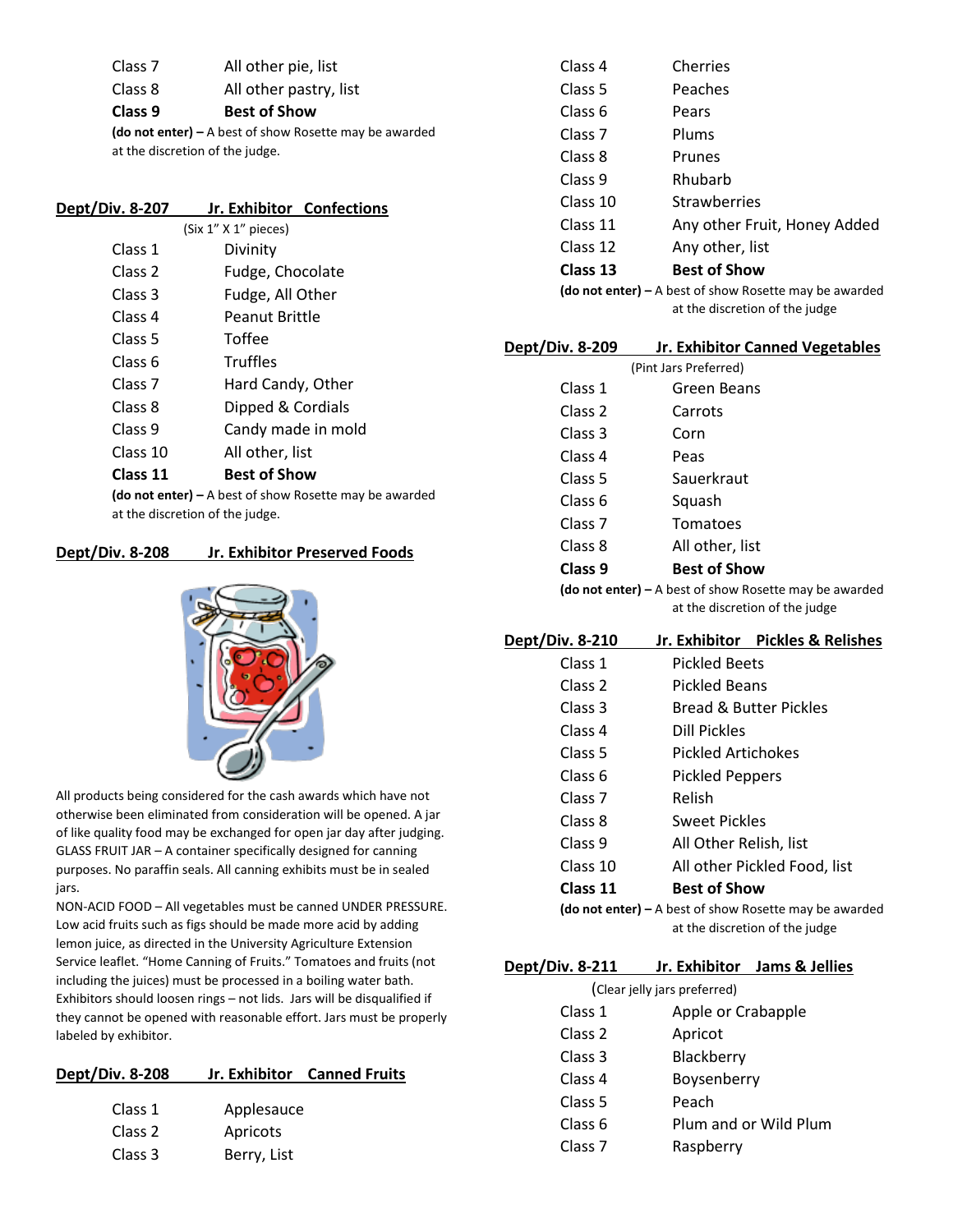Class 8 Strawberry Class 9 Mixed Fruit, list Class 10 All other, list **Class 11 Best of Show**

**(do not enter) –** A best of show Rosette may be awarded

#### **Dept/Div. 8-212 Jr. Exhibitor Preserves**

|                | (Half pint jars preferred)                               |
|----------------|----------------------------------------------------------|
| Class 1        | Berry                                                    |
| Class 2        | Peach                                                    |
| Class 3        | Plum                                                     |
| Class 4        | Pear                                                     |
| Class 5        | Strawberry                                               |
| Class 6        | All other                                                |
| <b>Class 7</b> | <b>Best of Show</b>                                      |
|                | (do not enter) $-$ A best of show Rosette may be awarded |

#### **Dept/Div. 8-213 Jr. Exhibitor Marmalades & Butters**

|                    | (Half pint jars preferred)   |
|--------------------|------------------------------|
| Class 1            | Apple Butter                 |
| Class 2            | Peach Butter                 |
| Class 3            | Pear Butter                  |
| Class <sub>4</sub> | Any other Butter, specify    |
| Class 5            | Conserve, Any, specify       |
| Class 6            | <b>Apricot Marmalade</b>     |
| Class <sub>7</sub> | Lemon Marmalade              |
| Class 8            | Orange Marmalade             |
| Class <sub>9</sub> | All other Marmalade, specify |
| Class 10           | <b>Best of Show</b>          |

**(do not enter) –** A best of show Rosette may be awarded

#### **Dept/Div. 8-214 Jr. Exhibitor Sauces & Condiments**

|                    | (Half pint jars preferred)                               |
|--------------------|----------------------------------------------------------|
| Class 1            | <b>BBQ Sauce</b>                                         |
| Class 2            | Spaghetti Sauce                                          |
| Class 3            | Hot Salsa                                                |
| Class 4            | Mild Salsa                                               |
| Class 5            | All other salsa                                          |
| Class 6            | All other sweet sauce, specify                           |
| Class <sub>7</sub> | All other savory sauce, specify                          |
| Class 8            | <b>Best of Show</b>                                      |
|                    | (do not enter) $-$ A best of show Rosette may be awarded |

# **Dept/Div. 8-215 Jr. Exhibitor Dried Foods**

| Class 5            | <b>Best of Show</b>           |
|--------------------|-------------------------------|
| Class 4            | All other dried food, specify |
| Class <sub>3</sub> | Jerky, Dried Meats, specify   |
| Class 2            | Dried Vegetables, specify     |
| Class 1            | Dried Fruit, specify          |

**(do not enter) –** A best of show Rosette may be awarded at the discretion of the judge

| <b>Dept/Div. 8-216</b> | Jr. Exhibitor       | Honey                    |
|------------------------|---------------------|--------------------------|
| Class 1                | Ray Honey, specify  |                          |
| Class 2                |                     | Any other honey, specify |
| Class 3                | <b>Best of Show</b> |                          |

# **PRIMARY EXHIBITOR FOODS (8 years or younger as of January 1st)**

All entries in this department must be home prepared by the exhibitor. No mixes unless class specifies. Label any dish or container with name and address. Paper plates will be provided. Exhibitor are encouraged to include recipes on small index cards. All food exhibits are unsafe for consumption after display and will be immediately discarded after the fair. Exhibit tags will be saved until 4pm the Monday after the fair

#### **Dept/Div. 8-301 Primary Exhibitor Bread**

| Class 1                                                  | Banana Bread         |
|----------------------------------------------------------|----------------------|
| Class <sub>2</sub>                                       | Bread Machine        |
| Class 3                                                  | Doughnuts            |
| Class <sub>4</sub>                                       | French Bread         |
| Class 5                                                  | Fruit &/or Nut Bread |
| Class 6                                                  | Pumpkin Bread        |
| Class <sub>7</sub>                                       | White or Wheat Bread |
| Class 8                                                  | Zucchini Bread       |
| Class <sub>9</sub>                                       | Corn Bread           |
| Class 10                                                 | All other Bread      |
| Class 11                                                 | <b>Best of Show</b>  |
| (do not enter) $-$ A best of show Rosette may be awarded |                      |

#### **Dept/Div. 8-302 Primary Exhibitor Biscuits and Rolls**

| Class 8                     | Best of Show          |
|-----------------------------|-----------------------|
| Class <sub>7</sub>          | All other rolls, list |
| Class 6                     | Cinnamon Rolls        |
| Class 5                     | Sweet Rolls           |
| Class 4                     | Muffins               |
| Class 3                     | Dinner Rolls, Yeast   |
| Class 2                     | Croissant             |
| Class 1                     | <b>Biscuits</b>       |
| (Bring 4 biscuits or rolls) |                       |
|                             |                       |